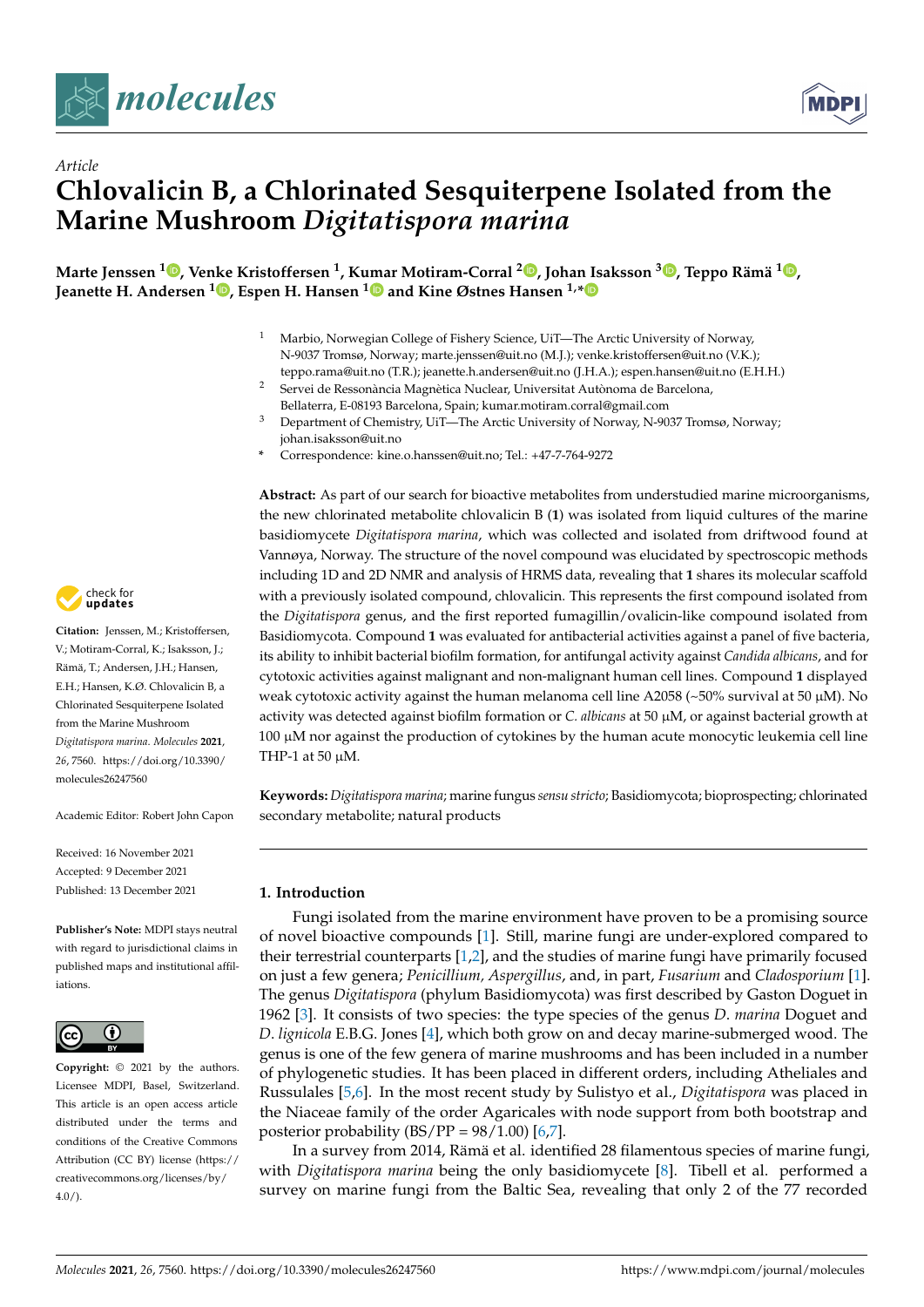species belonged to Basidiomycota, 1 of which was *D. marina* [\[9\]](#page-7-8). In 2015, only 21 of the 1112 identified filamentous species of marine fungi were Basidiomycota, as opposed to Ascomycota, of which there were 805 species [\[5\]](#page-7-4), showing that filamentous Basidiomycota are less widespread in marine habitats. The distribution of *D. marina* has been studied, but its biosynthetic potential has not yet been assessed. The current article provides new and valuable information regarding the biosynthetic potential of the marine genus *Digitatispora*.

As part of our ongoing search for novel bioactive metabolites from under-explored Arctic marine fungi, *Digitatispora marina* was selected for up-scaled cultivation and the isolation of its metabolites. The up-scaled culture was extracted and fractionated, and the fractions were analyzed using UHPLC-ESI-HRMS. This led to the identification of a chlorinated compound. When using the elemental composition of this compound as input in compound database searches, no likely hits were found, and the compound was therefore presumed to be novel. After compound isolation and structure elucidation, the compound was determined to be a new chlorinated chlovalicin variant, chlovalicin B (**1**). Compound **1** shares its molecular scaffold with the previously isolated compound chlovalicin (Figure S1) [\[10\]](#page-7-9). The structure of **1** differs from that of chlovalicin by having the methoxy group in the C3 position of the cyclohexane ring replaced by a hydroxyl group. To the best of our knowledge, this is the first publication of a compound isolated from the genus *Digitatispora* and the first isolation of a chlovalicin variant from a basidiomycete. Herein, the cultivation of *D. marina*, as well as the extraction, isolation, and structure elucidation of **1**, are described along with the evaluation of its antimicrobial, cytotoxic, and anti-inflammatory properties.

## **2. Results and Discussion**

*Digitatispora marina* was isolated from driftwood of *Betula* (Figure S2) collected at Vannøya, Norway, in 2010 [\[8\]](#page-7-7). As part of a routine screening campaign of marine fungi, the *D. marina* isolate 008cD1.1 was cultivated using different cultivation schemes, and then extracted and fractionated into six fractions using RP-flash chromatography. The fractions were assayed for bioactivity, and different fractions from several different cultivation schemes were bioactive (cytotoxic and/or antibacterial). The capability of *D. marina* to produce bioactive metabolites had not been previously examined. This, coupled with the observed bioactivity in our routine screening campaign, was why the fungus was selected for further examination.

A large-scale cultivation of the fungus was initiated to obtain sufficient biomass for compound isolation. The fungus was cultivated in several rounds using a liquid malt extract medium, yielding a total of 30 L of fermentation broth. This medium was selected for the scale-up as the fungus grew well in it during the initial cultivation. The metabolites were harvested from the fermentation broth using  $Diaion^{\circledR}$  HP20 resin and extracted with methanol, resulting in 25.1 g of dry extract. Aliquots of the fungal extract were repeatedly fractionated into six fractions using RP-flash chromatography. The fractions were analyzed using UHPLC-ESI-HRMS in an attempt to identify novel compounds. In flash fraction five (eluting at 100% methanol, yield 244.3 mg), a compound with the distinctive isotopic pattern of a monochlorinated compound (*m*/*z* 341.1132 and 343.1103 in a 3:1 ratio) was observed. The low- and high-collision energy mass spectra of **1** can be seen in Figure S3. The elemental composition was used as the input in various database searches (e.g., Dictionary of Natural Products and ChemSpider), yielding no plausible hits. The compound was therefore suspected to be novel, and it was targeted for isolation. The compound was isolated from flash fraction five using mass-guided preparative HPLC fractionation, yielding 0.6 mg of **1**.

Compound 1 (1-(chloromethyl)-1,2,3-trihydroxy-2-(1'-methyl-2'-(5'-methylbut-4'-en) oxiran-1'-yl) cyclohexan-4-one) was isolated as a brown powder, and its structure was elucidated by high-resolution MS and NMR (Figure [1\)](#page-2-0). The UV λmax of **1** was 221.60 nm. The molecular formula of 1 was established as  $C_{15}H_{23}O_5Cl$  (four degrees of unsaturation) by UHPLC-ESI-HRMS ( $[M + Na]$ <sup>+</sup> =  $m/z$  341.1132). A set of 1D (<sup>1</sup>H and <sup>13</sup>C) and 2D (COSY,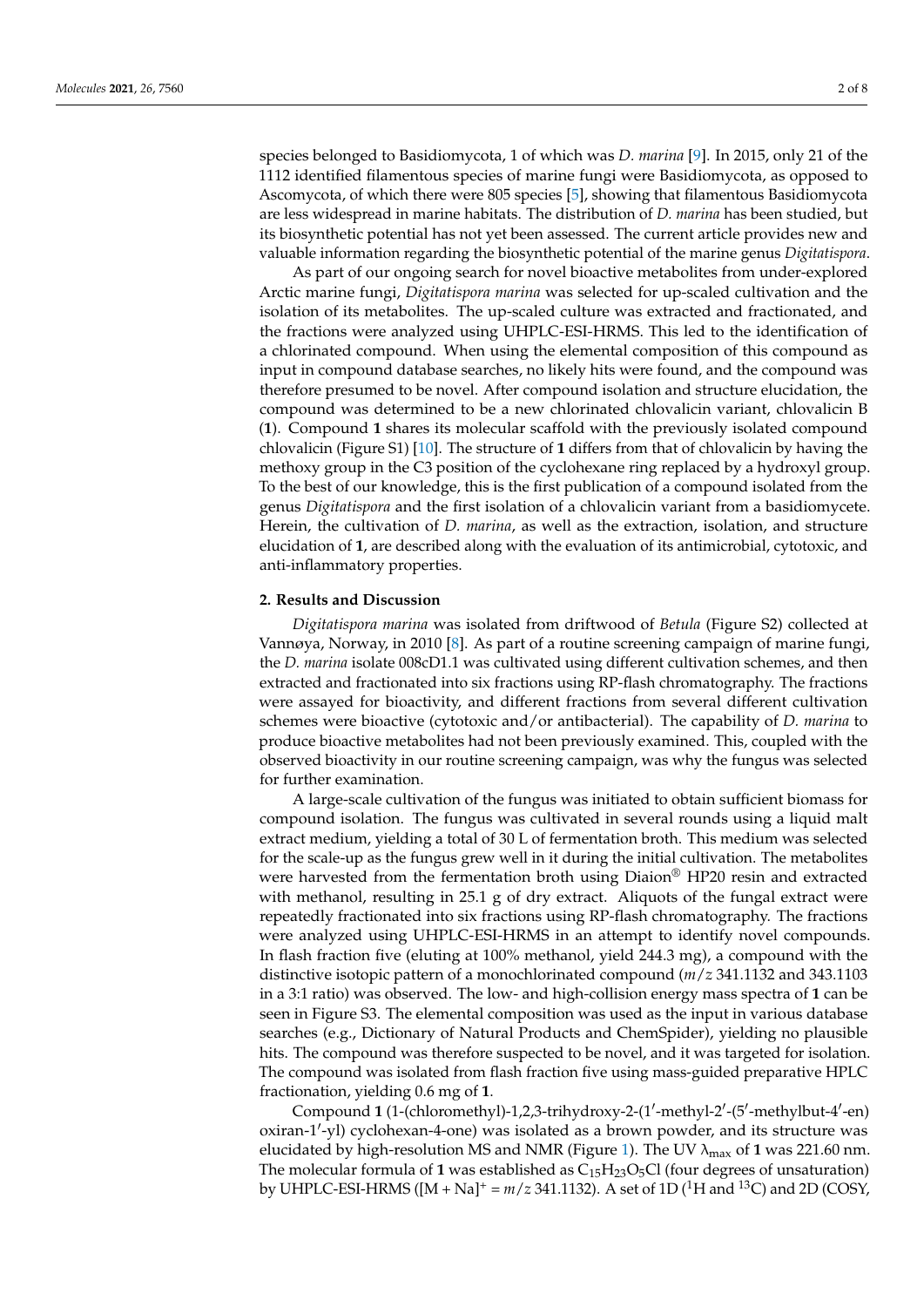<span id="page-2-0"></span>

**Figure 1.** The structure of chlovalicin B (**1**). **Figure 1.** The structure of chlovalicin B (**1**).

The <sup>1</sup>H spectrum displayed all the expected 23 protons, and all 15 carbons were detected in the <sup>13</sup>C spectrum. HSQC allowed the identification of three methyl- and four methylene groups, one methine proton (5.22 ppm), as well as two aliphatic CH groups methylene groups, one methine proton (5.22 ppm), as well as two aliphatic CH groups with deshielded chemical shifts (4.83 and 2.79 ppm). The three remaining protons were with deshielded chemical shifts (4.83 and 2.79 ppm). The three remaining protons were attributed to hydroxyl protons (4.27, 4.45, and 5.79 ppm). Four quaternary carbons (75.3, attributed to hydroxyl protons (4.27, 4.45, and 5.79 ppm). Four quaternary carbons (75.3, 81.7, 60.4, and 133.9 ppm) and one ketone carbon remained unassigned (209.6 ppm). 81.7, 60.4, and 133.9 ppm) and one ketone carbon remained unassigned (209.6 ppm). COSY, HMBC, and H2BC showed sufficient correlations to unambiguously connect the observed fragments into **1**. The observed correlations are summa[riz](#page-2-1)ed in Table 1 and Figure [2.](#page-3-0)

| Position        | $\delta_{\rm C}$ , Type  | $\delta_{\rm H}$ ( <i>J</i> in Hz) | COSY            | HMBC <sup>b</sup>                     |
|-----------------|--------------------------|------------------------------------|-----------------|---------------------------------------|
| $\mathbf{1}$    | 75.3, C                  |                                    |                 | 7a, 6a, 6b                            |
| $1_{OH}$        |                          | $5.79$ , s                         |                 |                                       |
| 2               | 81.7, C                  |                                    |                 | 3, 7a, 2', 6a, 1'Me                   |
| 2 <sub>OH</sub> |                          | 4.27, s                            |                 |                                       |
| $\overline{3}$  | 75.9, CH                 | 4.83, d $(7.1)$                    | 3 <sub>OH</sub> | 5b                                    |
| 3 <sub>OH</sub> |                          | 4.45, d $(8.3)$                    |                 |                                       |
| 4               | 209.6, C                 |                                    |                 |                                       |
| 5a              | 34.4, $CH2$              | 2.64, td (13.9, 6.9)               | 6a, 6b          | 6a, 6b                                |
| 5b              |                          | 2.15, ddd (14.2, 5.1, 1.4)         | 5b              |                                       |
| 6a              | $31.5$ , CH <sub>2</sub> | 2.09, ddd (13.4, 6.9, 1.6)         | 5a, 5b, 6a      | 7a, 7b, 5a, 5b                        |
| 6b              |                          | 1.91, td (13.5, 5.3)               |                 |                                       |
| 7a              | $51.9$ , CH <sub>3</sub> | $3.70$ , d $(11.0)$                | 7               |                                       |
| 7b              |                          | $3.63$ , d $(11.0)$                |                 |                                       |
| $1'$ Me         | $15.8$ , CH <sub>3</sub> | 1.48, s                            |                 |                                       |
| 1'              | 60.4, C                  |                                    |                 | 2', 3'b, 1'Me                         |
| $2^{\prime}$    | 55.2, CH                 | $2.79$ , t $(6.5)$                 | 3'a, 3'b        | $3'a$ , $3'b$ . $6'$ , $7'$ , $1'$ Me |
| 3'a             | $26.7$ , $CH2$           | 2.19, dt (14.6, 7.1)               | 2', 4'          | 2', 7'                                |
| 3'b             |                          | 2.27, m $\rm{c}$                   |                 |                                       |
| 4'              | 119.2, CH                | 5.21, t(7.4)                       | 3'a, 3'b        |                                       |
| 5'              | 133.9, C                 |                                    |                 | 3'a, 3'b, 6', 7'                      |
| $6^{\prime}$    | $25.5, \mathrm{CH}_3$    | 1.70, s                            |                 | 4', 7'                                |
| 7'              | $17.8$ , CH <sub>3</sub> | 1.63, s                            |                 | 4', 6'                                |

<span id="page-2-1"></span>**Table 1.** NMR spectroscopic data <sup>a</sup> of chlovalicin B (1) (600 MHz, DMSO- $d_6$ ).

<sup>a 1</sup>H <sup>1</sup>D, <sup>13</sup>C <sup>1</sup>D, <sup>1</sup>H-COSY and <sup>1</sup>H, <sup>13</sup>C-HMBC, <sup>b 1</sup>H <sup>1</sup>D, <sup>13</sup>C-HMBC correlations are from the proton (a) stated to the indicated carbon, <sup>c</sup> overlapping and/or broadened peaks impending complete analysis.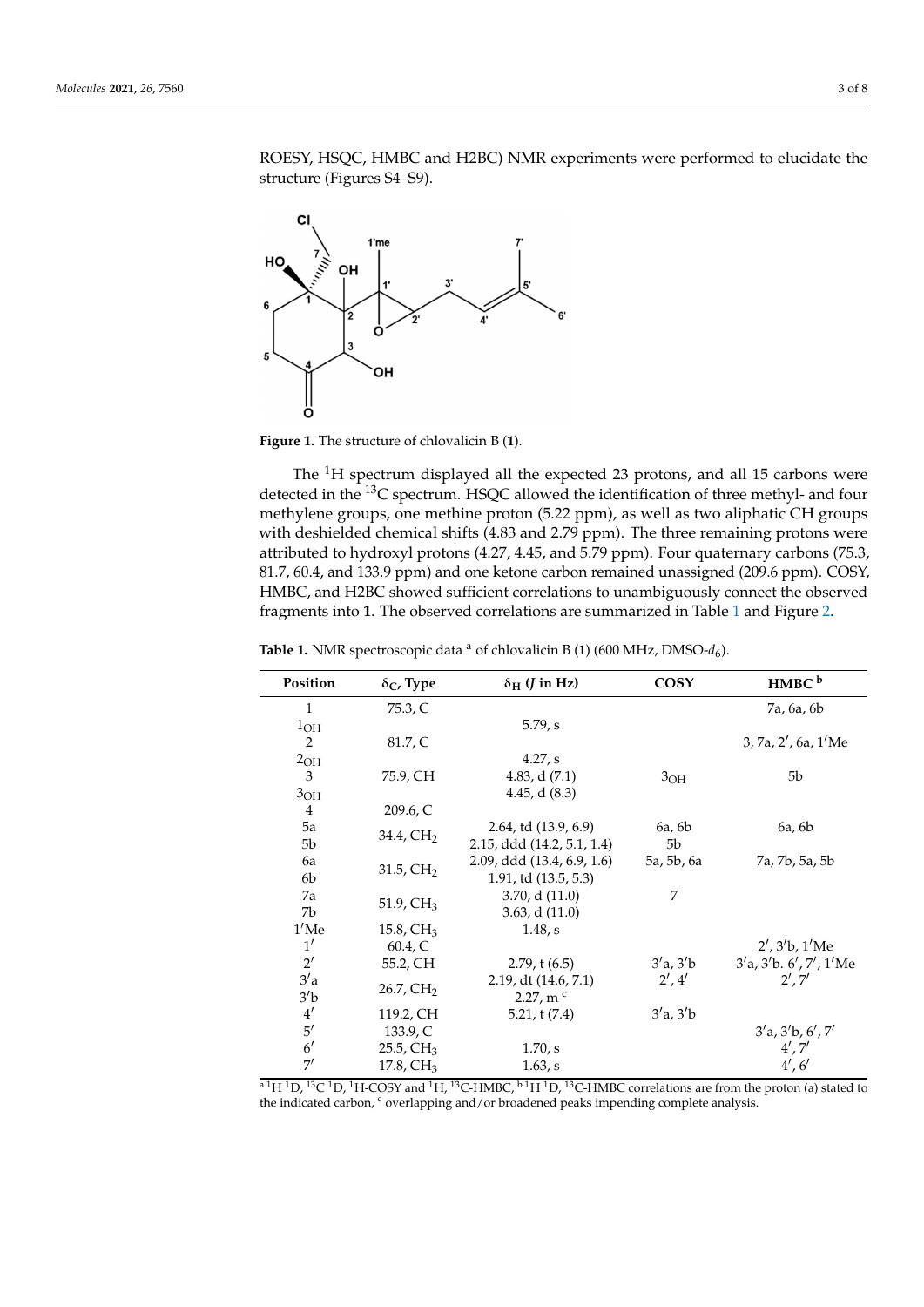<span id="page-3-0"></span>

**Figure 2.** Selected COSY (bold) and HMBC (black arrows) correlations used to assemble the **Figure 2.** Selected COSY (bold) and HMBC (black arrows) correlations used to assemble the structure structure of chlovalicin B (**1**). of chlovalicin B (**1**).

observed fragments into **1**. The observed correlations are summarized in Table 1 and

In more detail, long-range proton-carbon correlations between  $6'$ ,  $7'$ , and  $4'$ , plus a clear ROE between 4' and 6', established the methyl vinyl group. The spin system could be traced continuously through the molecule; the key correlations being the <sup>3</sup>*J<sub>C2H2</sub>'*, <sup>3</sup>*J<sub>C2H1</sub>'*<sub>Me</sub>,  ${}^{3}J_{\text{C2H2'}}$ , and  ${}^{3}J_{\text{C1'H3'}}$  to cross the epoxide, and from there, the ring system displayed all the expected long‐range correlations. The epoxide was indicated by both carbons being less expected long-range correlations. The epoxide was indicated by both carbons being less deshielded by the oxygen (55.2 and 60.4 ppm) than expected for free hydroxyls (70–80 deshielded by the oxygen (55.2 and 60.4 ppm) than expected for free hydroxyls (70–80 ppm). Furthermore, in epoxides, it is expected that the one-bond proton–carbon coupling is around ~180 Hz, which is unusually high compared to the normally expected ~140 Hz for sp3 carbons next to oxygens. The  $^1J_{\text{CH2'}}$  is estimated to be ~177 Hz from the incomplete filtering of the one bond coupling in the HMBC spectra for **1**, this supports the presence filtering of the one bond coupling in the HMBC spectra for **1**, this supports the presence of an epoxide.

The only remaining potential uncertainty was the position of the chlorine atom visà-vis the hydroxyl groups, as the influences on the attached carbon chemical shifts were similar. Three free hydroxyls were observable (5.79, 4.45, and 4.27 ppm). The 3-OH  $(4.45$  ppm) could be assigned to C3 through a  $^{3}$  $J_{H3HO3}$  COSY correlation, while the other two were connected to carbons not carrying any proton. The ROESY pattern is not entirely unambiguous, since no conformation analysis was conducted, but it is consistent with the assignment of 1-OH at 5.79 ppm and 2-OH at 4.27 ppm, and the relative stereochemistry reported in the original chlovalicin publication  $[10]$ . ROEs are observed between H1<sup> $\prime$ </sup>Me and H3, as well as between 2-OH and H7b, indicating that the 2-OH and 3-OH are both on the same side of the ring, which is consistent with the absolute configuration reported for chlovalicin where both hydroxyls and the chlorinated methyl group are below the ring [\[11\]](#page-7-10). Furthermore, in carbon spectra that are sufficiently well-resolved, it can be possible to observe a small  $37/35$ Cl isotope shift in the carbon resonances bound to chlorine [\[12\]](#page-7-11). A possible isotope shift of 1.2 Hz was observed for C1 (Figure S5), but the possibility cannot be excluded that the observed splitting is caused by slowly exchanging conformations since the line width is broadened, and the shift is slightly larger than the expected 0.5–0.9 Hz at 150 MHz carbon Larmor frequency. The isotope shift is, however, conformation- and temperature-dependent, making it a viable explanation. Overall, the carbon chemical shifts of **1** are in excellent agreement with the published chemical shifts of chlovalicin [\[10\]](#page-7-9), except for the C3, which is the carbon where **1** has a hydroxyl group instead of a methoxy group (Figure S5).

Compound **1** is structurally related to several other compounds, including fumagillin, ligerin, ovalicin, and chlovalicin (structures in Figure S1) [\[10](#page-7-9)[,13](#page-7-12)[–18\]](#page-7-13). These compounds share a cyclohexane ring with a terpene-derived aliphatic chain in the C2 position and one or two epoxides (one epoxide when there is a chloride attached to the cyclohexane unit, as with chlovalicin and **1**). Chlovalicin was isolated from the fermentation broth of a soil-derived *Sporothrix* sp. fungus in 1996 [\[10](#page-7-9)[,16\]](#page-7-14). Fumagillin was first isolated in 1949 from a culture of *Aspergillus fumigatus* [\[14,](#page-7-15)[15\]](#page-7-16). These types of compounds have also been isolated from marine-derived fungi. Chlovalicin was isolated from a marine-derived *Aspergillus*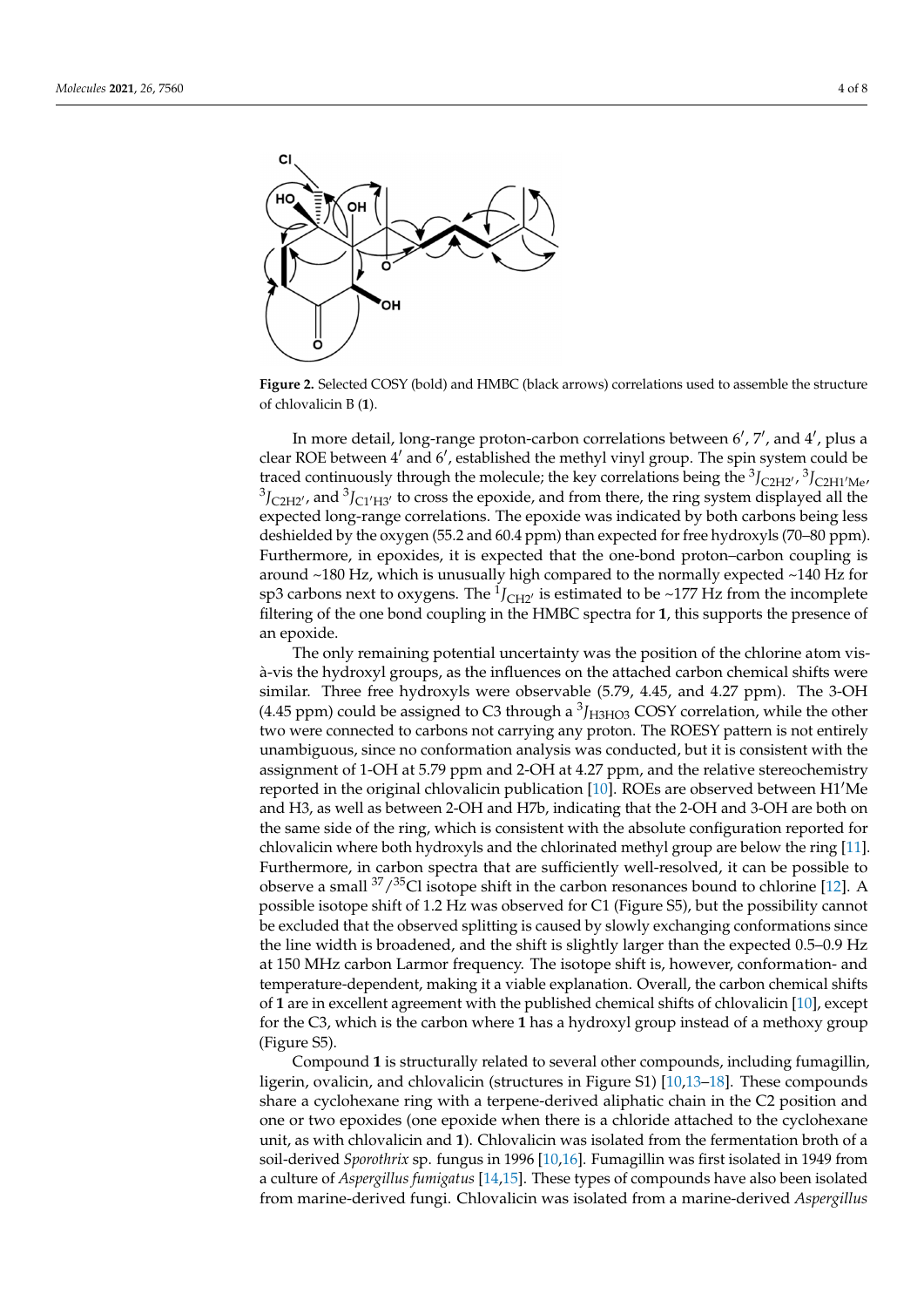*niger* in 2017 [\[19\]](#page-7-17), and ligerin from a marine-derived *Penicillium* sp. [\[18\]](#page-7-13). Both chlovalicin and ligerin contain chloride in their structures. It is not uncommon for marine organisms to incorporate halogens into their chemical structures [\[20\]](#page-7-18), as chloride was present in large amounts both in seawater and the artificial sea salts used in the current study. Compound **1** shares its molecular scaffold with chlovalicin. Compared to chlovalicin, **1** has a hydroxyl group in the C3 position where chlovalicin has a methoxy group. Chlovalicin and **1** are similar to ovalicin, but they are substituted with a chlorinated methylene and a hydroxy moiety at the C1 position of the cyclohexane ring, represented by an epoxide ring in ovalicin.

These compounds were studied in a wide range of bioactivity assays, including anticancer and antimicrobial assays, and for their ability to inhibit angiogenesis [\[13\]](#page-7-12). Chlovalicin was found to inhibit the growth of IL-6 dependent MH60 cells (IC<sub>50</sub> = 7.5  $\mu$ M) and B16 mouse melanoma cells (IC<sub>50</sub> = 37  $\mu$ M) [\[16\]](#page-7-14). Chlovalicin also displayed inhibitory activity on osteoclastogenesis [\[21\]](#page-7-19). The bioactivity of **1** was evaluated. The compound was tested for antibacterial activities against five bacterial strains; for the ability to inhibit biofilm formation by *S. epidermidis*; for antiproliferative activities against two human cell lines, one malignant and one non-malignant; and for antifungal activity against *Candida albicans*. Compound **1** did not show any activities against the bacterial strains at 100 µM or toward biofilm formation at a concentration of 50  $\mu$ M. No antifungal activity against *Candida albicans* was discovered at a concentration of 100 µM. As **1** was inactive in the abovementioned assays at concentrations, which excludes chlovalicin B as a drug lead for any of the indicated areas, testing the compound at a higher concentration was not prioritized due to the limited available amount. It displayed weak activity against the human melanoma cell line A2058 at 50  $\mu$ M (~50% cell survival). No activity was observed against the human non-malignant lung fibroblast cell line MRC-5 at 50  $\mu$ M. Previously, chlovalicin showed activity against a mouse melanoma cell line, B16, with  $IC_{50} = 37 \mu M$  [\[16\]](#page-7-14), while displaying no or significantly weaker activity against other cell lines. This may indicate that the chlovalicins affect a common cellular target on melanoma cell lines, since both A2058 and B16 originate there. However, further testing against melanoma cell lines was not prioritized due to the relatively weak observed effect.

We isolated 0.6 mg of chlovalicin B (**1**) from 30 L of liquid culture of the marine fungus *D. marina*. This is the first report of isolated compounds from the *Digitatispora* genus, and the first fumagillin/ovalicin derivative isolated from a basidiomycete. The current study adds to the existing knowledge on the cultivation of marine fungi with the purpose of isolating novel compounds from these understudied organisms.

#### **3. Materials and Methods**

## *3.1. General Experimental Procedures*

NMR spectra were acquired in DMSO- $d_6$  on a Bruker Avance III HD spectrometer (Bruker, Billerica, MA, USA) operating at 600 MHz for protons and equipped with an inverse TCI cryo probe enhanced for  ${}^{1}H$ ,  ${}^{13}C$ , and  ${}^{2}H$ . All NMR spectra were acquired at 298 K, in 3 mm solvent-matched Shigemi tubes using standard pulse programs for proton, carbon, HSQC, HMBC, COSY, and ROESY, with gradient selection and adiabatic versions where applicable.  ${}^{1}H/{}^{13}C$  chemical shifts were referenced to the residual solvent peak (DMSO- $d_6$ :  $\delta_H$  = 2.50,  $\delta_C$  = 39.51). UHPLC-ESI-HRMS was performed using an Acquity I-class UPLC with an Acquity UPLC C18 column (1.7  $\mu$ m, 2.1 mm  $\times$  100 mm), coupled to a Vion IMS QToF and a PDA detector (all from Waters, Milford, MA, USA). ESI+ ionization was used. The gradient extended over 12 min, increasing from 10% to 90% acetonitrile (LiChrosolv®, Supelco, Bellefonte, PA, USA) with 0.1% formic acid (Sigma-Aldrich, Steinheim, Germany) in Milli-Q<sup>®</sup> H<sub>2</sub>O, with a flow rate of 0.45 mL/min. A Waters UNIFI 1.8.2 Scientific Information System was used to process and analyze the data. The preparative HPLC system consisted of a 600 HPLC pump, a 3100 mass spectrometer, a 2996 photo diode array detector, and a 2767 sample manager (all from Waters). The system was controlled with MassLynx version 4.1.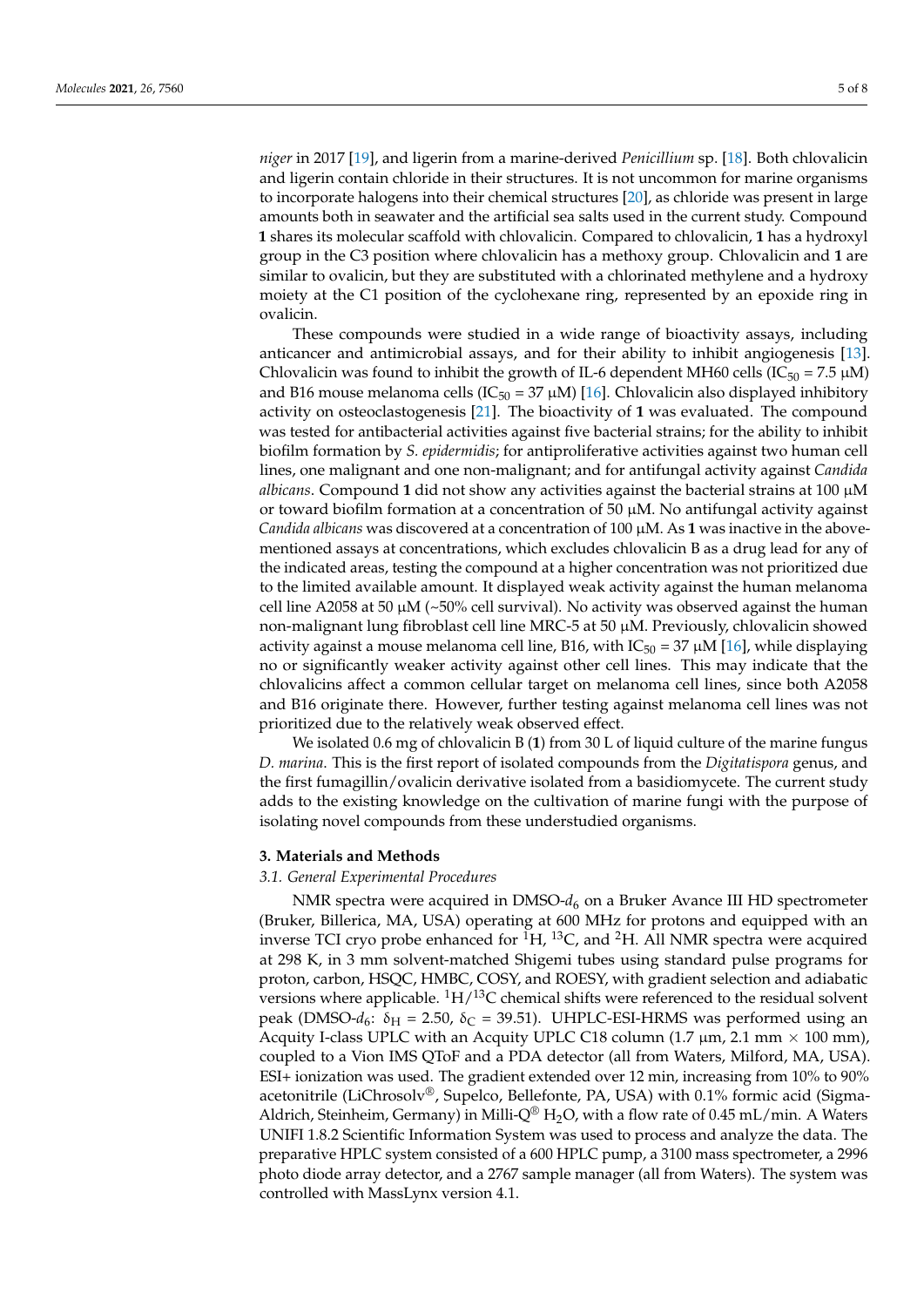## *3.2. Fungal Material and Cultivation Condition*

The fungus was isolated from driftwood of the *Betula* sp. by Teppo Rämä, collected at Vannøya, Norway, in 2010 [\[8\]](#page-7-7). The fungus was morphologically identified as *Digitatispora marina* and sequenced by Rämä. The strain ITS sequence and LSU sequence are accessible from Genbank with the NCBI accession numbers KM272371 and KM272362, respectively. The fungus was stored as mycelium on submerged pieces of agar in a 20% glycerol solution at −80 ◦C. It was grown and kept on plates with malt agar and sea salts (4 g/L store bought malt extract (Moss Maltextrakt, Jensen & Co AS, Lillestrøm, Norway), 40 g/L sea salts (S9883, Sigma-Aldrich), 15 g/L agar (A1296, Sigma-Aldrich), and Milli-Q<sup>®</sup> H<sub>2</sub>O). Agar plates with fresh mycelium were used to inoculate the liquid culture, using approximately  $\frac{1}{4}$  to  $\frac{1}{2}$  agar plate per flask. For the isolation of compounds, the fungus was cultivated in a liquid malt extract medium containing 4 g/L malt extract, 40 g/L sea salts, and Milli- $Q^{\circledR}$ H2O. The fungus was cultivated over several rounds in 250 mL media in 1000 mL culture flasks for 73–110 days at 13  $\degree$ C without shaking. The total volume of culture used to obtain **1** was 30 L.

## *3.3. Extraction and Isolation*

After cultivation, the metabolites were extracted from the fermentation broth using Diaion® HP-20 resin (Supelco, Bellefonte, PA, USA), and extracted from the resin using methanol (HPLC grade, VWR, Radnor, PA, USA) in two rounds, as described previously [\[22\]](#page-7-20). The cultures were incubated with the resin for 3–5 days before the extraction. The resin and fungal mycelium were separated from the liquid by vacuum filtration through a cheesecloth filter (Dansk hjemmeproduktion, Ejstrupholm, Denmark). The extract was dried under reduced pressure at 40  $°C$ , yielding an extract of 25.1 g. The extract was fractionated using RP-flash chromatography (Biotage SP4™ system, Uppsala, Sweden), with Diaion® HP-20SS resin as the stationary phase. The extract was dissolved in 90% methanol and fractionated (maximum 2 g extract per round of fractionation). An aliquot was combined with 2 g resin before removing the solvent under reduced pressure. The column was equilibrated using 5% methanol before the extract-column material was applied to the top of the pre-equilibrated column. The following stepwise elution method with a flow rate of 12 mL/min was used: methanol:water (5:95, 25:75, 50:50, 75:25; 6 min per step) followed by methanol (100% over 12 min), methanol:acetone (50:50 over 4 min), and finally acetone (100% over 10 min). The methanol:water eluate was collected in 6 min fractions, yielding fractions one to four the first 6 min of the 100% methanol step was collected in one fraction yielding fraction five,; and the remaining eluate was collected in one fraction, yielding fraction six. All fractions were subsequently dried under reduced pressure at 40 ◦C. In preparation for the isolation of **1**, the eluent resulting in flash fraction five (samples eluting in the first six minutes of 100% methanol) from repeated rounds of flash fractionation were pooled and dried under vacuum, yielding 244.3 mg sample.

Isolation of **1** from the flash fraction was performed using mass-guided preparative HPLC. The first round of isolation of **1** was performed with an XSelect CSH Prep Fluoro-Phenyl column (5  $\mu$ m, 10 mm  $\times$  250 mm, Waters) with a gradient of 10–100% acetonitrile over 15 min with a flow rate of 6 mL/min. In order to remove additional impurities, a second isolation step was performed using an XSelect™ CSH™ phenyl hexyl prep column (5  $\mu$ m, 10  $\times$  250 mm, Waters), with a gradient of 10–100% acetonitrile over 15 min with a flow rate of 6 mL/min, yielding 0.6 mg of **1**.

Chlovalicin B (1)

Brown powder. UV = (ACN)  $\lambda_{\text{max}}$  221.60 nm. <sup>1</sup>H and <sup>13</sup>C NMR data (see Table [1\)](#page-2-1). HRMS  $m/z$  341.1132 [M + Na]<sup>+</sup> (calculated for  $C_{15}H_{24}O_5C_1Na = 341.1132$ ). The collision cross-section (CCS) of the sodium adduct of  $1$  was  $178.11 \text{ Å}^2$ .

#### *3.4. Bioactivity Testing of Compound* **1**

Compound **1** was tested in a variety of assays to broadly assess its possible biological activities. The compound was tested for biofilm inhibition properties against a biofilm form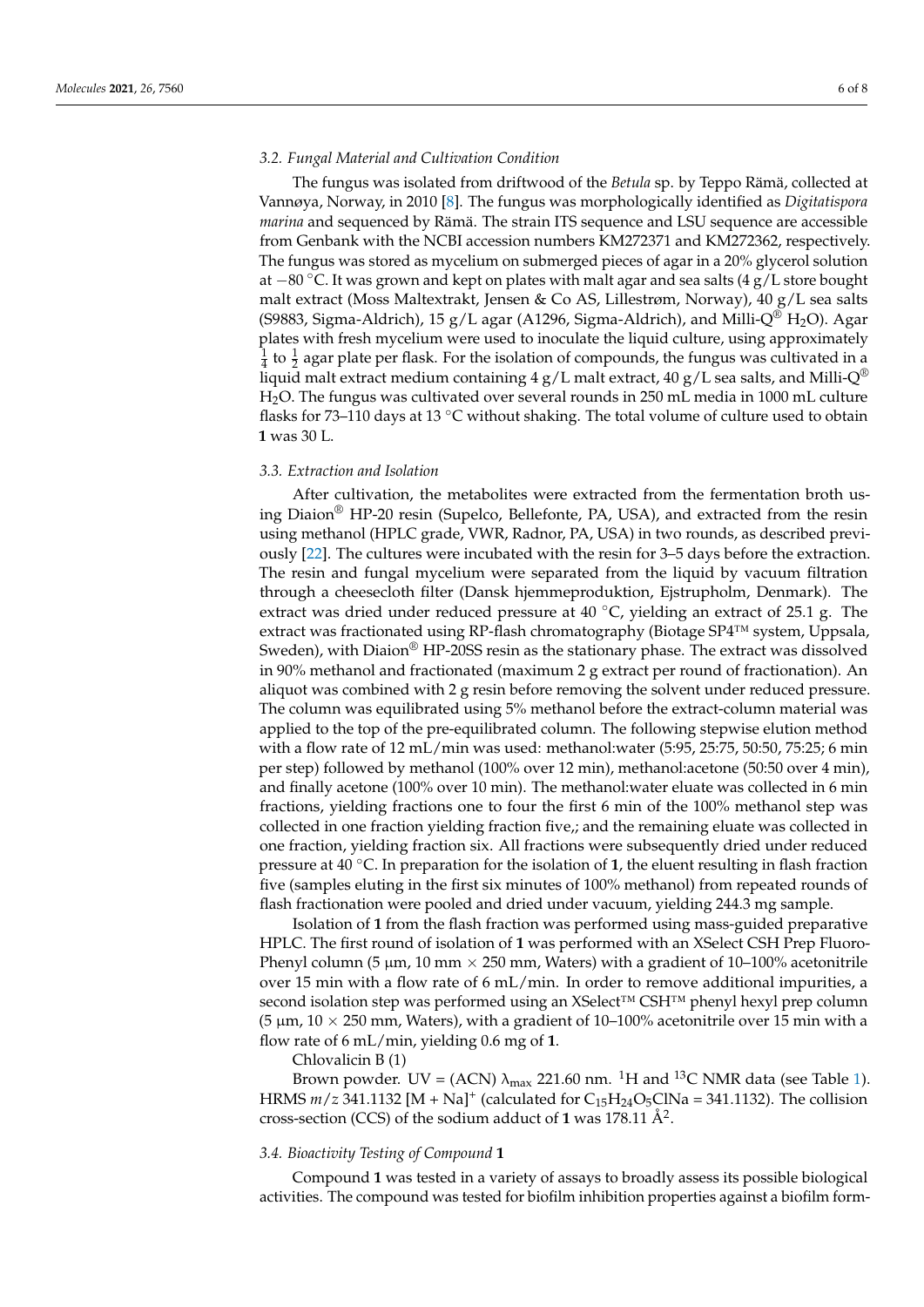ing *Staphylococcus epidermidis,* as previously described [\[22\]](#page-7-20). The compound was assayed at one concentration, 50  $\mu$ M, using three technical replicates ( $n = 3$ ). The compound's ability to inhibit the growth of five bacterial strains was assessed, as previously described [\[22\]](#page-7-20), and at 100  $\mu$ M using three technical replicates ( $n = 3$ ). The assayed strains were the following: *Staphylococcus aureus* (ATCC 25923), *Escherichia coli* (ATCC 25922), *Pseudomonas aeruginosa* (ATCC 27853), *Enterococcus faecalis* (ATCC 29212), and *Streptococcus agalactiae* (ATCC 12386); all strains were from LGC Standards (Teddington, United Kingdom). Antifungal activity was assayed against *Candida albicans* at 50 µM, as described previously [\[23\]](#page-7-21). Potential anti-inflammatory activity was assayed at 50  $\mu$ M in an ELISA-based assay that monitors the tumor necrosis factor  $\alpha$  (TNF $\alpha$ ) and interleukin-1β (IL-1β) production of a human acute monocytic leukemia cell line (THP-1) in the presence of **1**, as previously described [\[24\]](#page-7-22). Lastly, 1 was assessed for its antiproliferative activities at 50  $\mu$ M toward the human melanoma cell line A2058 and the human non-malignant lung fibroblast cell line MRC-5 as previously described [\[25\]](#page-7-23).

#### **4. Conclusions**

As part of our ongoing search for novel compounds from understudied marine fungi, chlovalicin B (**1**) was isolated from the liquid culture of a marine mushroom, *Digitatispora marina*. This represents the first compound isolated from the *Digitatispora* genus, and the first reported fumagillin/ovalicin-like compound isolated from Basidiomycota. The current study adds to the available knowledge on the biosynthetic potential of marine fungi *sensu stricto*, especially obligate marine Basidiomycetes.

**Supplementary Materials:** The following are available online. Figure S1: Structure of chlovalicin B (**1**) and the previously isolated compounds chlovalicin, ovalicin, and fumagillin; Figure S2: *Digitatispora marina* in different growth conditions; Figure S3: Low- and high-collision energy mass spectra of chlovalicin B (**1**) in ESI+; Figure S4: <sup>1</sup>H NMR (600 MHz, DMSO-*d*<sup>6</sup> ) spectrum of chlovalicin B (**1**); Figure S5: <sup>13</sup>C (151 MHz, DMSO-*d*<sup>6</sup> ) spectrum of chlovalicin B (**1**); Figure S6: HSQC + HMBC (600 MHz, DMSO-*d*<sup>6</sup> ) spectrum of chlovalicin B (**1**); Figure S7: COSY (600 MHz, DMSO-*d*<sup>6</sup> ) spectrum of chlovalicin B (**1**); Figure S8: H2BC (600 MHz, DMSO-*d*<sup>6</sup> ) spectrum of chlovalicin B (**1**); Figure S9: ROESY (600 MHz, DMSO-*d*<sup>6</sup> ) spectrum of chlovalicin B (**1**).

**Author Contributions:** Conceptualization, M.J., T.R., J.H.A., E.H.H. and K.Ø.H.; methodology, M.J., V.K., K.M.-C. and J.I.; validation, M.J., V.K., K.M.-C., J.I. and K.Ø.H.; formal analysis, M.J. and K.Ø.H.; investigation, M.J., V.K., K.Ø.H. and K.M.-C.; resources, J.H.A.; data curation, M.J., K.Ø.H., K.M.-C. and J.I.; writing—original draft preparation, M.J. and K.Ø.H.; writing—review and editing, M.J., K.Ø.H., E.H.H. and J.H.A.; visualization, M.J. and K.Ø.H.; supervision, J.H.A. and E.H.H.; project administration, M.J. and K.Ø.H.; funding acquisition, J.H.A. All authors have read and agreed to the published version of the manuscript.

**Funding:** This research was funded by the DigiBiotics project of the Research Council of Norway (Project ID 269425), the AntiBioSpec project of UiT the Arctic University of Norway (Cristin ID 20161323, the Ocean Medicines project (H2020-MSCA-RISE; Grant ID 690944), and the Centre for New Antibacterial Strategies at UiT the Arctic University of Norway. The publication charge for this article has been funded by the publication fund of UiT the Arctic University of Norway.

**Institutional Review Board Statement:** Not applicable.

**Informed Consent Statement:** Not applicable.

**Data Availability Statement:** The data are available within the article and in the Supplementary Materials.

**Acknowledgments:** The authors would like to acknowledge the technical support by Kirsti Helland and Marte Albrigtsen by execution of the bioactivity assays and the contribution of Chun Li in the sequencing of the genetic elements of the isolate.

**Conflicts of Interest:** The authors declare no conflict of interest.

**Sample Availability:** Samples of the compound are not available from the authors.